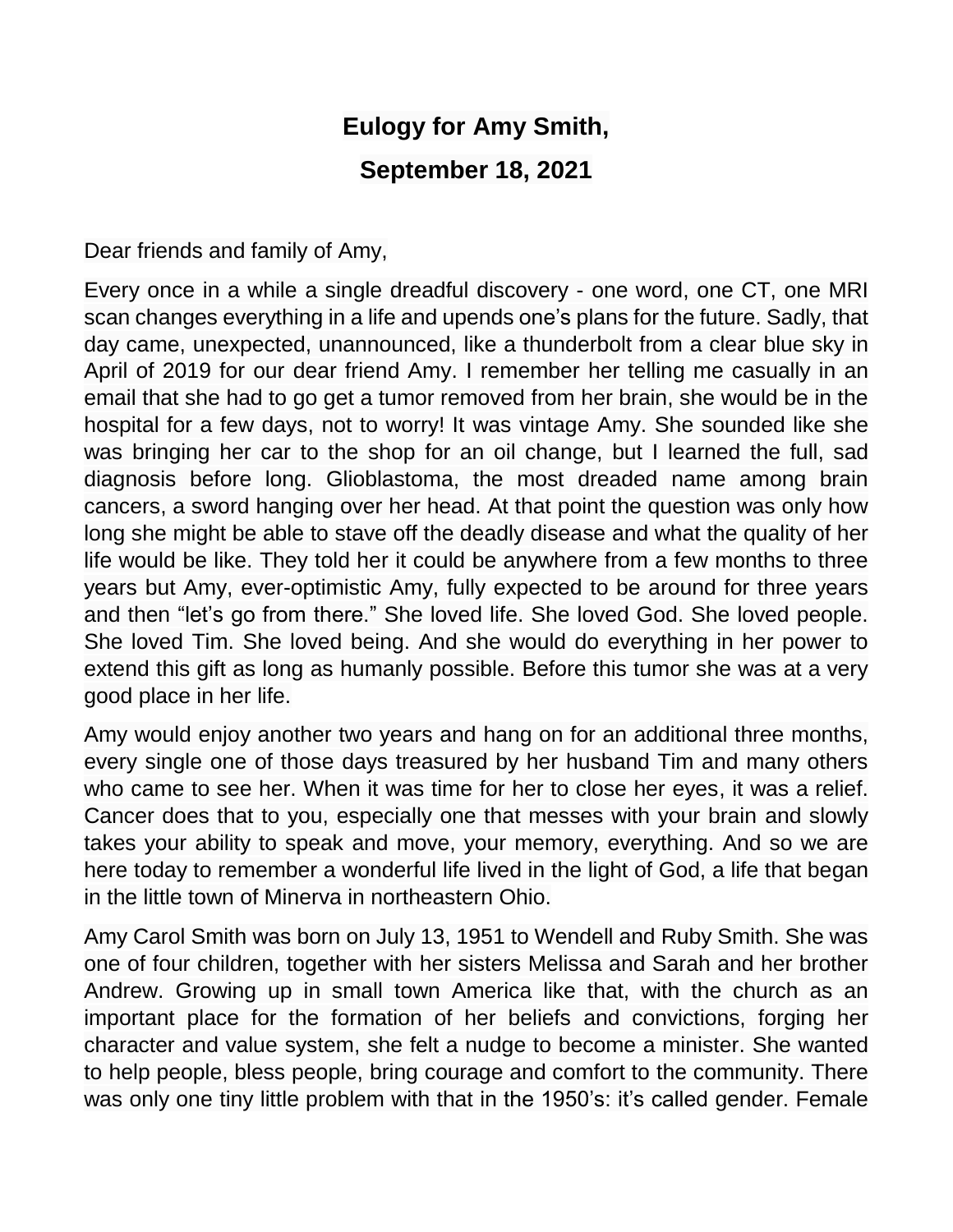pastors were not allowed to serve in most churches, including most Methodist denominations. With the formation of the United Methodist Church in 1968 – Amy was 17 at the time – that changed. Getting ordained, serving a parish, suddenly became an option, a possible career path for women of faith. Amy was in the first wave of the female pioneers in UMC pulpits.

In the year when Amy was born, 1951, Methodists launched the first "Me Too" movement, except it was called "US-2," designed to train young, aspiring Methodist women in mission, service and ministry. Amy joined that program right out of High School and served in Hazleton, PA for two years. She must have enjoyed the experience, because soon afterwards she went to Seminary in Dayton, Ohio and never looked back. Her career as a pastor reads like the log of an early Methodist circuit rider. She served a total of nine congregations, from her first parish in Bethlehem, PA, to many other calls in the Eastern Pennsylvania conference: Wayne, Lansdowne, West Philadelphia, West Chester, Havertown, Hatboro, Phoenixville. It was an impressive career, which also included several positions of responsibility above the parish level. And in between she worked on a PHD in Sociology. Never afraid to serve and getting involved even with mundane, unheralded tasks, she was an experienced and professional leader with an ability to calmly organize, find consensus and getting things done. In the course of her career she forged many life-long friendships.

One of Amy's traits was - I think I can use that term here among friends and family: she was a penny pincher. She was as frugal as they come. There is a funny story from her time in Hazleton as a young US-2 servant. Living in downtown Hazleton, paying the princely sum of \$ 45 a month for rent, she hated the idea of paying for parking. One day, she parked in a wrong spot for just a few minutes and – the Hazleton police had nothing else to do – she found a ticket on her windshield and was definitely upset about it. With the righteous anger of a young aspiring pastor she stomped into the police building, fully expecting to resolve the matter. Well, it got resolved all right: her request was declined by a friendly officer. "Sorry ma'am!" When Amy returned to her car, she was greeted by a second parking ticket. In her zeal to appeal the first ticket she had totally forgotten to move her car. And now she had to pay both. Lesson learned: don't mess with the Hazleton police!

While the wonderful work of ministry filled her soul to the brim, there was an unfulfilled yearning inside of her throughout much of her early adult years. She was longing for a partner, a husband, a companion for life, and that proved to be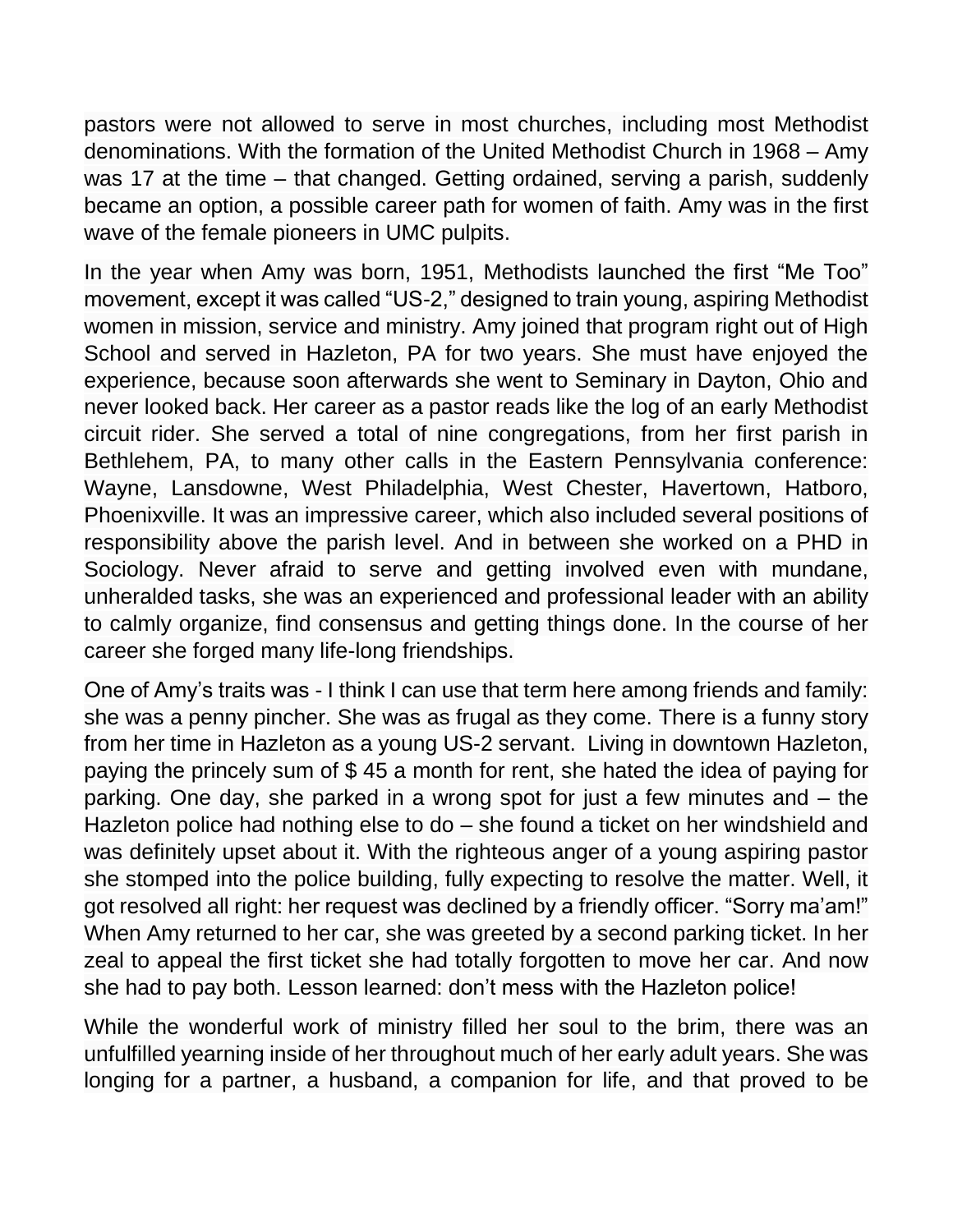difficult. Often she confided in her journal mentioning that she was lonely. A prolific writer, she left behind a stack of journals written over many years, the records of her heart. Of course she dated frequently, and in the early 90's she had a marriage that lasted only four years, leaving her once again deeply frustrated, maybe even arguing and pleading with God, "Do you want me to be unhappy, Lord?" God in his infinite wisdom finally answered, "If you really want to be happy, Amy, I have someone for you. But see, it's not someone you'd expect. He's not tall. He's not interested in church. He doesn't know much about art. In fact, I hate to break it to you: he's an engineer!"

Before long she would meet said engineer who quickly fell in love with her, Timothy Caum. In the days before online dating, they met through a service called "Let's go Dutch!" In case you wonder, the expression "Let's go Dutch" means that everybody pays their own bill…

They each had signed up to meet a number of eligible singles. Amy had paid for five and Tim for ten dates. She was Tim's third date and, after he made up his mind and concluded that he really enjoyed this woman, he stopped the dating business. Amy, far from being charmed, went all Dutch and scolded him, "Are you going to leave your money on the table? You have seven more to go!" We all know how it ended. It ended in a wonderful marriage which began in 1997 after two years of dating. And since there is only one person alive who can describe what that was like, I will read the beautiful words Tim wrote shortly after Amy had passed.

*"Amy and I had 26 wonderful years together. We shared everything in our marriage. We had no strict division of who was responsible for this or that. We just got everything done, no arguing. We went so many places together, had so much*  fun. And the physical affection we had for each other. Well, I won't go into that *here. Let's just say there was a lot!*

*Then in April of 2019 she was diagnosed with Glioblastoma brain cancer. A death sentence with an uncertain time frame. She listened as they told her that most people live about a year before succumbing to the disease. Then with optimism in her voice she said "I think I will have several more good years."*

*She was nothing if not optimistic. A foil to my pessimism. For the next two years as the disease slowly took her ability to read, to write, to solve problems, to see, and to hear, she remained optimistic. She never got mad or depressed at her situation, Lord knows I would have. When she could no longer read the New*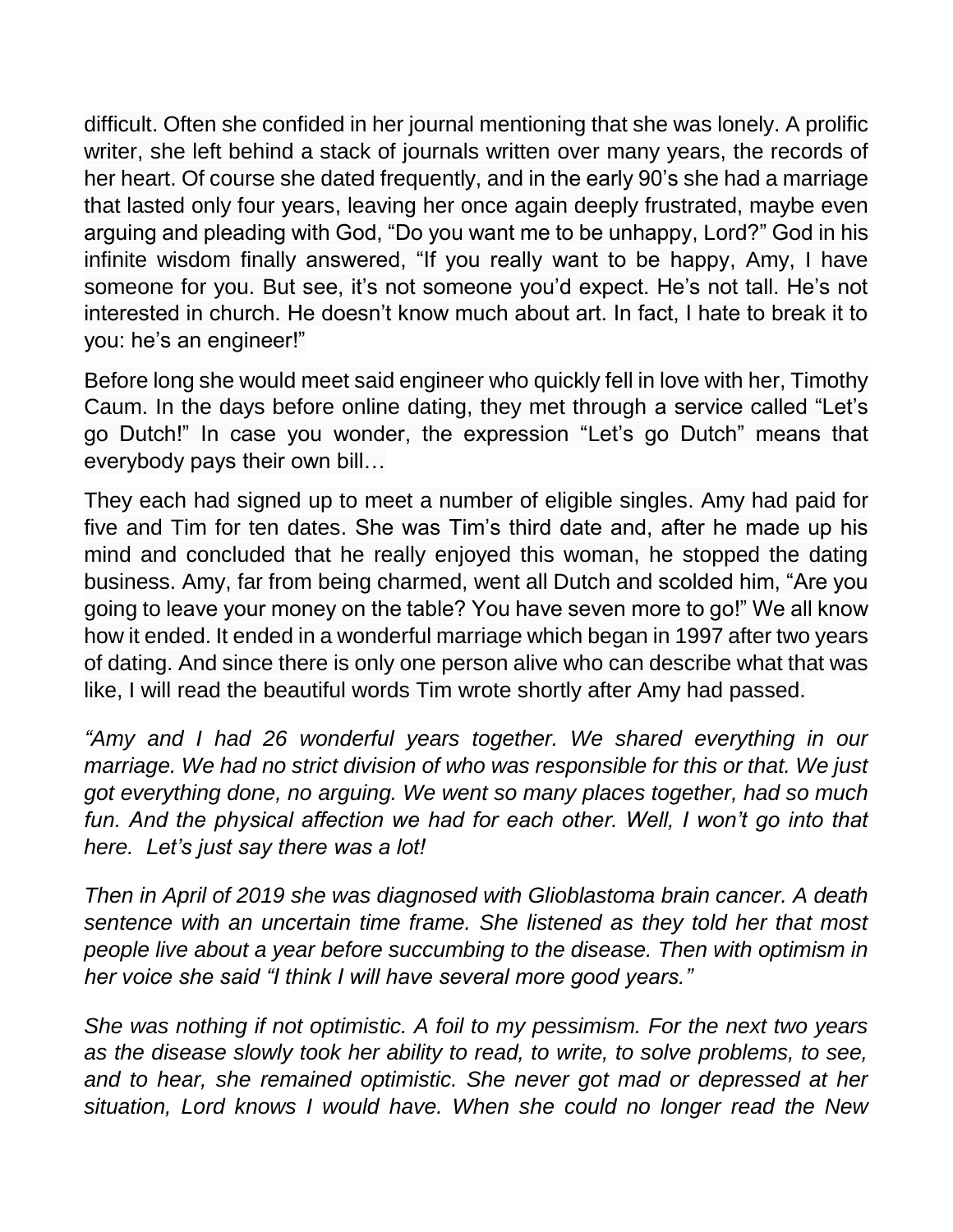*Yorker, she switched to the simpler sentence structure of Time Magazine. When she could no longer do the Meryl Regal crossword puzzles, she switched to the simple 7x7 puzzles. She never complained or got depressed. When she could no longer answer cards sent to her in cursive with a thankyou note in cursive, she never complained or got depressed. When she could no longer read even simple sentences, she started listening to books on tape. I watched this happen to her and I was so upset and angry, but she wasn't.*

*Towards the end when she could no longer even listen to her books on tape, she would lie on the sofa and sleep or have her eyes half open, and when I came up to her she would smile at me and look happy. I don't know how she did it. Shortly before she passed away pastor Andreas came to see her. He had a hymnal in his hand so he could sing to her. He said "Amy I'm afraid it's the Lutheran hymnal not the Methodist hymnal". And with the remaining mouth function on her left side she smiled at him. Then in two days she was gone. My God I loved her, and I miss her so much."* Tim Caum

Today, our hearts are grieving with Tim. It was a loss he prepared for over more than two years, but it's a loss that hurts and will hurt in the days to come. However, if God had spoken to Tim all those years ago after his divorce, when he found himself single again and filled with that human longing for love, affection and companionship – and if God had said to Tim, "If you really want to be happy sir, I have someone for you. But it's not someone you'd expect. First, she doesn't care about engineering. Second, she likes light-hearted romance books, which you hate. Third, she's not a beer drinker. In fact, I hate to break it to you, sit down please: she's a Methodist pastor!" "And that's not all," God continued. "There is more. She will die of a terrible disease after many, many happy years with you…" If God had told Tim all these things in 1997, I tell you, he would have happily accepted the deal. For the happiness and contentment of all those years and all those days and nights spent together have an eternal quality. They will stay with him as long as he lives, and I believe, beyond that. But Tim and I may argue over the meaning of "beyond" with the help of an IPA some other day…

For us, for today, we bring her back to her creator and redeemer. We bless her and we send her to a place bigger than this one, invisible to our eyes, glimpsed only every once in a while by those lucky individuals who have the veils taken off from their eyes. Today, we can feel that she is with God and that feeling must